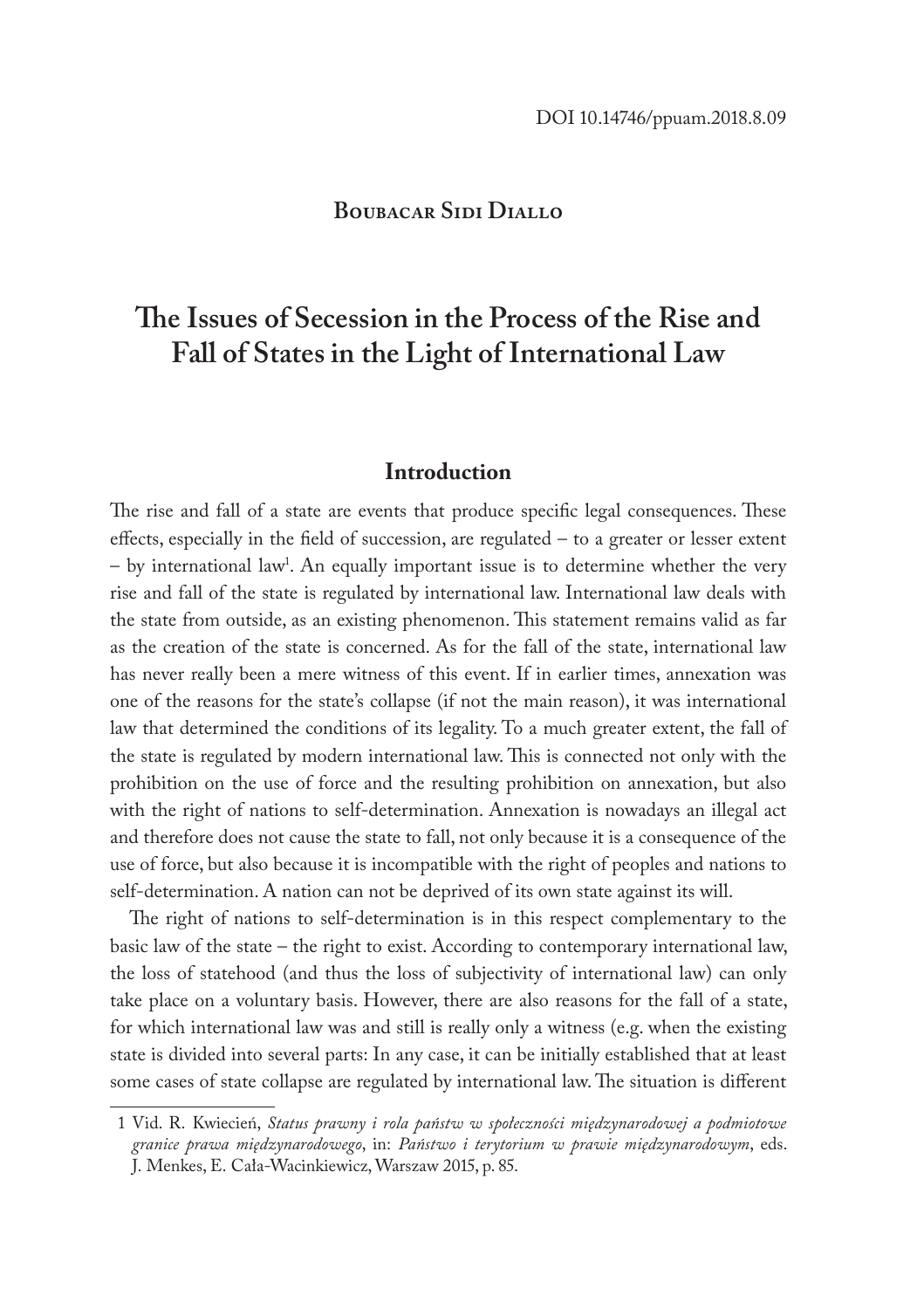#### 132 | Adam Mickiewicz University Law Review

when it comes to the creation of states. Here, international law is always only a witness registering the fact of its creation. For international law is indifferent with regard to the way in which the state was created. The rise of the state in the wake of a civil war is no less "legal" than the rise of states as a result of the independence granted by the metropolis. Those two examples of how the state was founded can and should be distinguished, but only from the point of view of the genesis of a given state, which may consist of various elements which are real (e.g. civil war) as well as legal (metropolitan legal acts, international agreements or the resolutions of relevant UN bodies) – in the light of international law there is no significance in the creation of a state. The creation of a state is an act independent of its origin. The state does not have to prove its genesis. Undoubtedly, these or other elements of the genesis of the state may facilitate or hinder the international situation of the state in the initial period of its existence, may, in particular, be important for its the recognition by other states<sup>2</sup>. In the course of the decolonization process that followed the Second World War, many new countries emerged, especially in Asia and Africa. These countries were created during the period when the right to self-determination became a rule of international law. Therefore, it can be said that these states arose as a result of the peoples of these countries (i.e. former colonial areas) realizing their right to self-determination. Due to the importance of the right to self-determination for the genesis of the state in our modern times, it requires more detailed discussion. On the other hand, the right to self-determination also plays a specific role in the event of a state failure.

## **The Rise and Fall of the State and International Law**

According to C. Berezowski, there are certain reasons for the creation of a state, some of which are connected with the creation of a state in a direct way, and therefore they can be called causes that are closer to the creation of the state<sup>3</sup>. The entirety of these causes determines the formation of the state, constituting its genesis<sup>4</sup>. The beginning of the origin of the state is the first proximate cause, and thus certain events t can be legally assessed as

<sup>2</sup> Vid. E. Dynia, *Uzananie państwa w prawie międzynarodowym*, Rzeszów, 2017, p. 304.

<sup>3</sup> Vid. C. Berezowski, *Powstanie pa*ństwa *polskiego w* świetle *prawa międzynarodowego*, Warszawa 1934, p. 31; J. Crawford, *The creation of states in international law*, Oxford, Oxford University Press 2006; M. Shaw, *International Law*, Cambridge University Press, Cambridge 2003; T. Grant, *The Recognition of States: Law and Practice in Debate and Evolution*, Greenwood Publishing Group, Westport 1999; J. Crawford, *The Creation of States in International Law*, Oxford University Press, 2nd ed. Oxford 2006; A. Klafkowski, *Prawo międzynarodowe publiczne*, Warszawa 1971, p. 112.

<sup>4</sup> C. Schreuer, *The waning of the sovereign State: Towards a new paradigm for international law?*, in: "European Journal of International Law", 1993, p. 447; *Yearbook of the International Law Commission* , 1975/II, p. 93.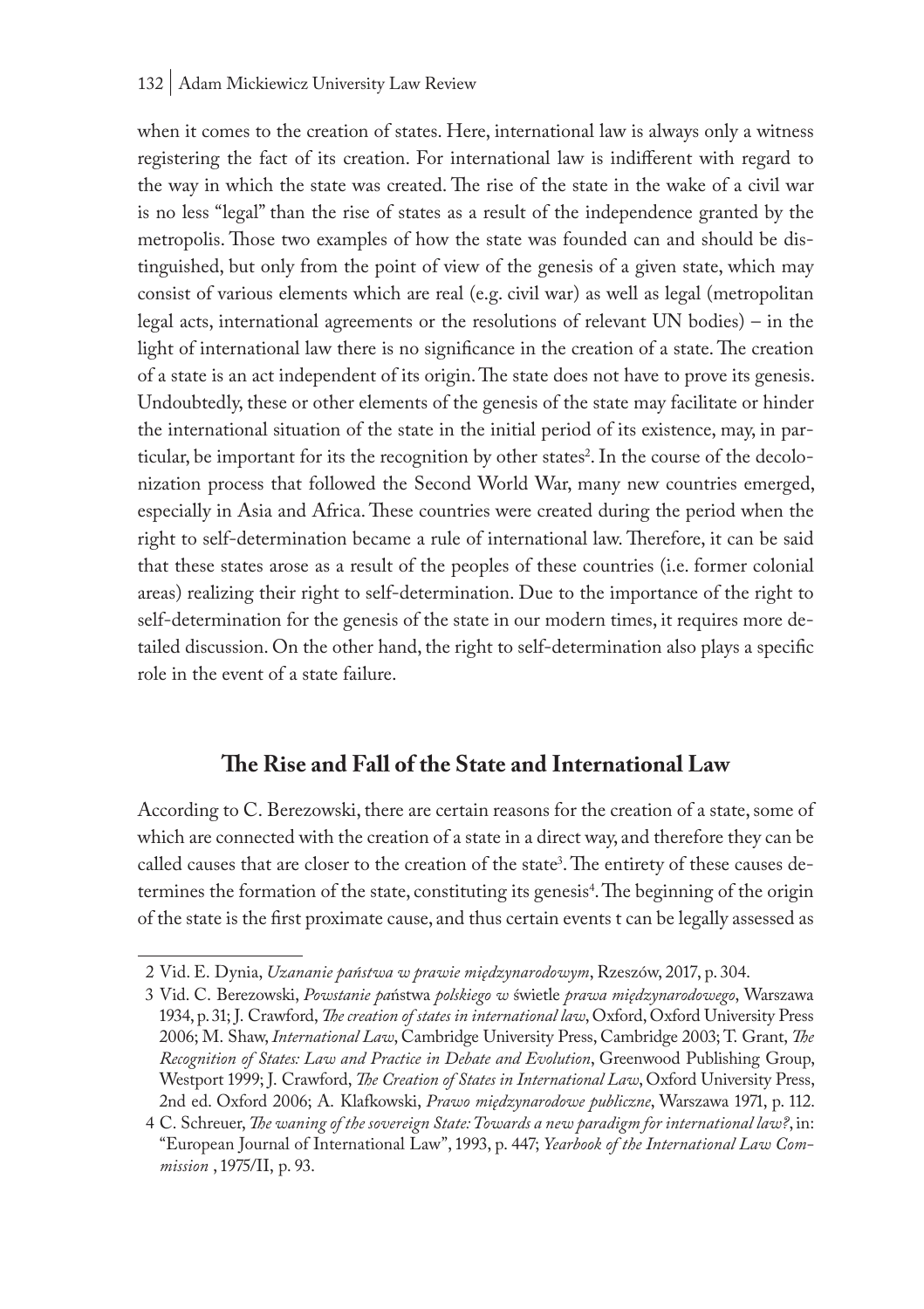being in direct relation with the state's establishment<sup>s</sup>. According to C. Berezowski, the beginning of the genesis of the state takes place when the legal order existing in a given area makes concessions for emancipation, i.e. when it recognizes the possibility of its manifestations. In the event of an armed uprising, such a concession is the state's recognition of insurgents. An example of gaining independence following armed struggle is the creation of Algeria on July 1 1962. In 1954, the National Liberation Front was created, and in 1958 – the Provisional Government; on March 19 1962, in Evian, the French government concluded with the Provisional Government of Republic Algerian a socalled a general arrangement in which steps were planned which would lead to Algeria's independence. The overwhelming majority of states created as a result of decolonization gained independence through it being granted by the metropole. In these cases, the genesis of individual states consists of the legal acts of the metropolis. A special procedure was applicable to fiduciary areas. Here the decisive role was played by the resolutions of the UN General Assembly on the expiry of relevant trust agreements. C. Berezowski expresses the view that in the case of fiduciary areas, the beginning of a new state is the conclusion of a trust deed.

The legal acts of the metropole, agreements between the metropole and the organs of the national liberation movement, and the resolutions of the UN General Assembly concerning specific areas, are individualized acts as elements of the genesis of a specific state. In addition, the right to self-determination has a significant impact on the origin of the states that arise from the decolonization process. The right to self-determination understood as the right of colonial peoples to independence (part II) has the character of a general norm requiring colonial powers to carry out decolonization. If a colonial people make a claim for independence, grounds for this are found in international law and the metropole is obliged to take appropriate steps to satisfy this claim. In other words, the right to self-determination as a general norm will determine, as soon as the colonial people invoke it, the origin of the state. The creation of the state, however, is an act independent of its origin. Regardless of whether the home state cooperates in the process of the formation of a new state (i.e. according to the popular term "grants independence") or actively combats this process, the act of forming a state is of a primary nature. In the event of independence by the colonies, the metropole most often gradually passed individual competencies to local authorities. However, the original character of the act of establishing a state denies that the new state takes power away from another country. The power of the new state is always its primary power, which it derives from its own (and not given) sovereignty. The state always arises from its own power, regardless of its origin. The state is not, therefore, established on the basis of a legal act of the metropolis granting independence on the basis of an international treaty or a resolution of the

<sup>5</sup> L. Antonowicz, *Powstanie i upadek państw jako podmiotów prawa Międzynarodowego*, in: "Sprawy Międzynarodowe", 1968, no. 2, p. 71.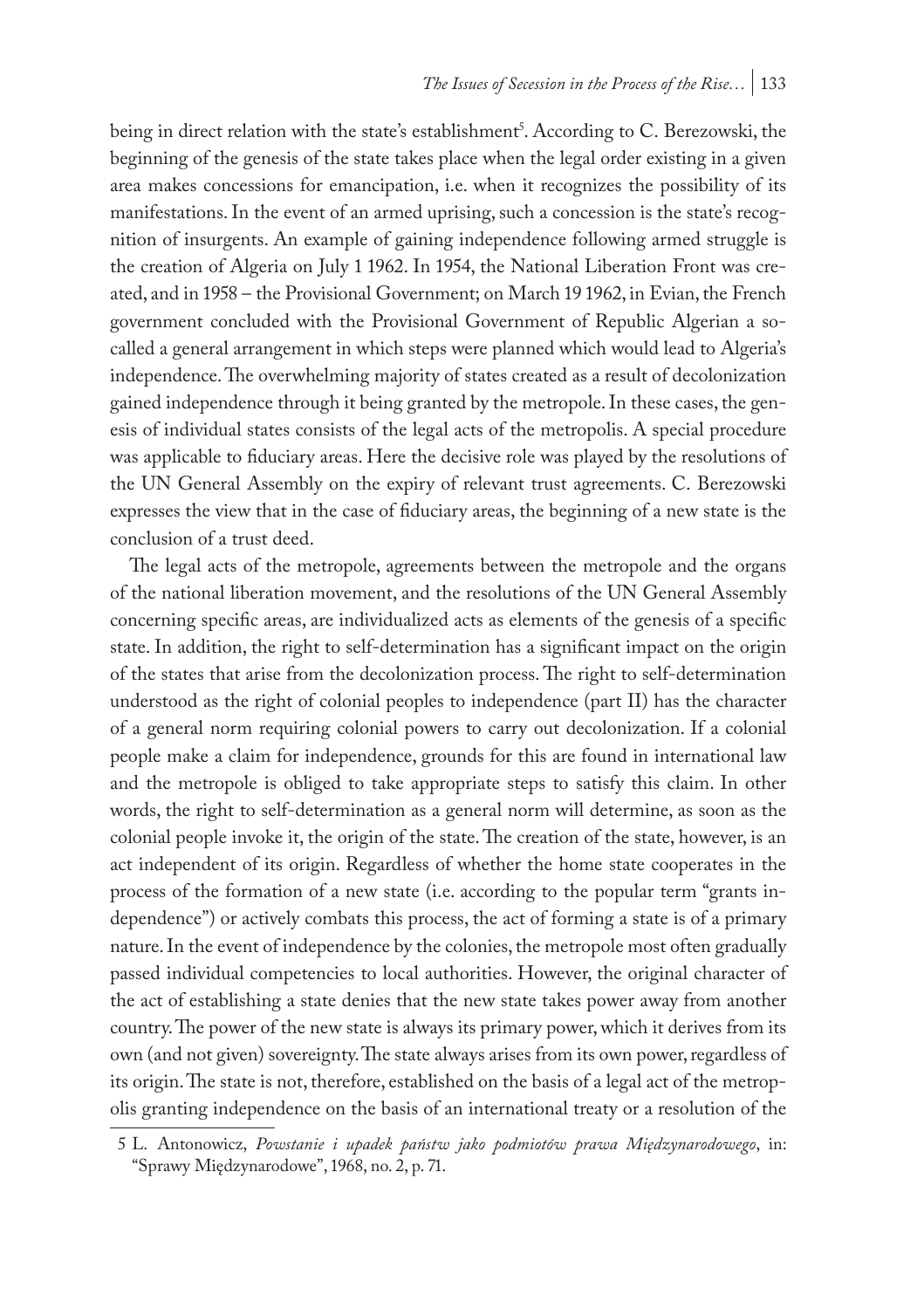General Assembly of the United Nations, as these are only elements of its genesis. Since the state is always created by its own power, the manner in which the state is founded cannot be subject to legal assessment. In the literature, the establishment of a state is usually referred to as a historical fact, poetic, sociological or extralegal. While circumstances connected with the creation of a state may be available for legal assessment, the examination of the compatibility of the act of establishing a state with international law is ruled out. From the point of view of international law, it is a matter of indifference how the state was created. *International law does not accept earlier matters in relation to obtaining the characteristics of statehood and, consequently, remains indifferent to the ways that a certain community can use to form the state6* . The legal status of a well-organized community is not affected by either the moral defects of the genesis or the violation of the law which could have been accompanied by its establishment. International law is limited to confirming the establishment of a state, referring to the features of statehood. While – as claimed by J. Symonides – the process and causes leading to the emergence of the state are of secondary significance, it is of prime importance to determine the criteria and the origin of the state, because with this date certain legal effects are connected, as the state it becomes the subject of rights and obligations<sup>7</sup>.

The existence of a state as a sovereign territorial organization *determinines its effec*tiveness<sup>8</sup>. According to H. Kelsen, the moment of the establishment of the state is determined by positive international law in accordance with the principle of efficiency<sup>9</sup>. J. Symonides defines the principle of effectiveness as the principle according to which the actual (effective) existence or non-existence of the actual situations prescribed by international law causes ipso facto legal effects, or is a necessary condition for their emergence. Referring to the earlier considerations, it can be concluded that unless there is a legal norm regulating the way the state was established, the principle of effectiveness determines its creation. The principle of effectiveness does not regulate the way the state is founded, but – and this is its significance – allows the answers to two important questions to be ascertained: whether the state was founded at all and when it arose. As far as the first issue is concerned, in accordance with the principle of effectiveness, a specific factual situation must be not only real: "The condition of the effectiveness of the actual

<sup>6</sup> T. Grant, op. cit.; C. Drew, *The Meaning of Self-determination: The Stealing of the Sahara Redux?*, Karin Arts & Pedro Pinto Leite, International law and the question of Western Sahara (Leiden, IPJET, 2007), p. 87.

<sup>7</sup> J. Symonides, *Terytorium państwowe w świetle zasady efektywności*, Toruń 1971, pp. 178–179; W. Multan, J. Symonides: *Powstanie Ludowej Republiki Bengalii – niektóre aspekty prawnomiędzynarodowe*, in: "Sprawy Międzynarodowe" 1972, nr 6, pp. 50–51.

<sup>8</sup> J. Sondel, *'Ius postliminii', jako podstawa uznania ciągłości I i II oraz II i III Rzeczypospolitej*, [w:] *Na szlakach Niepodległej. Polska myśl polityczna i prawna w latach 1918–1939*, ed. M. Marszał, M. Sadowski, Wrocław 2009, p. 22.

<sup>9</sup> H. Kelsen, *Principles of International Law*, New York 1959, s. 258.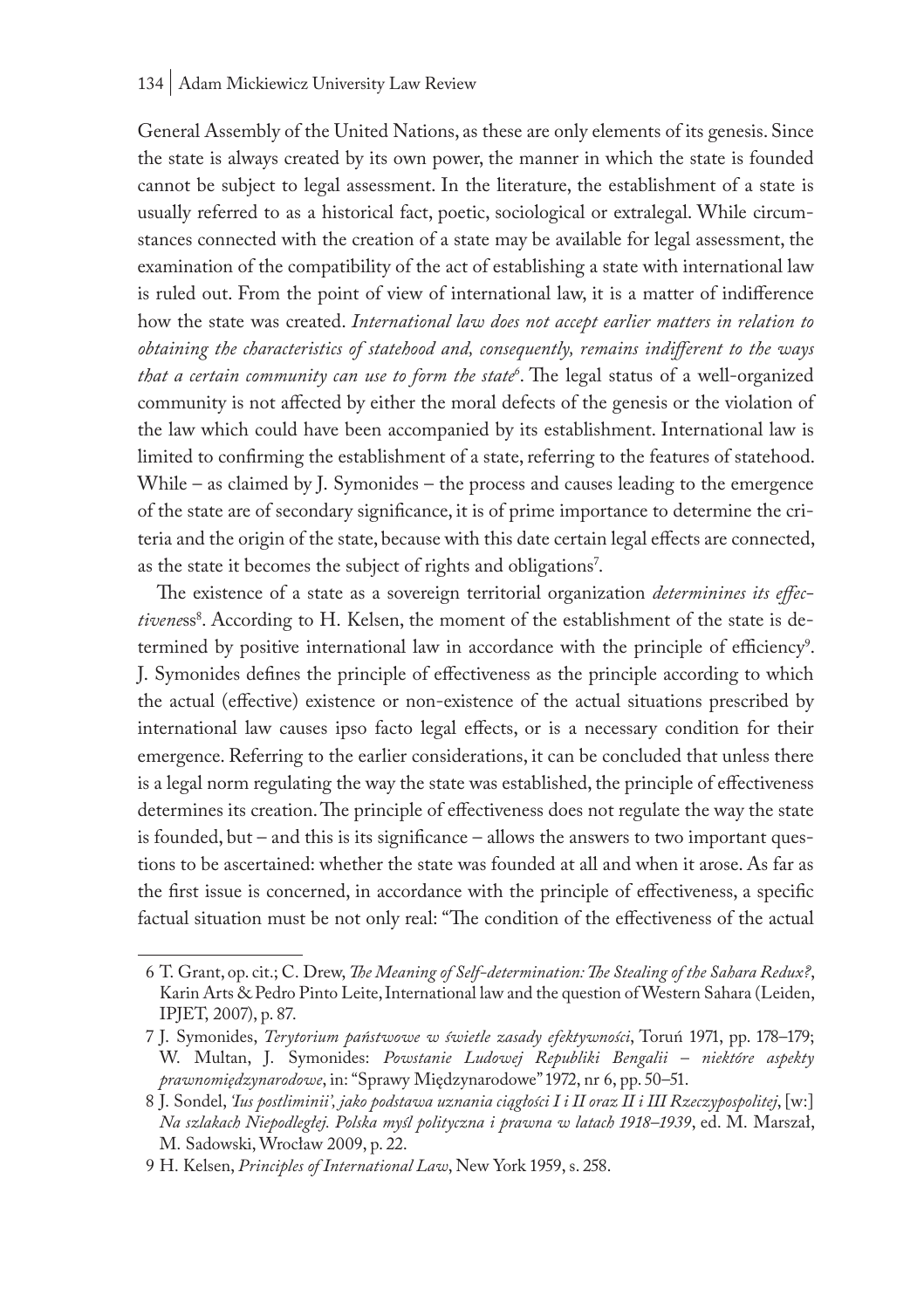situation is to have a firm and stable character. The uncertain and unstable situation usually does not have legal consequences." This condition of stability and sustainability plays an important role in the formation of the state. The requirement of stability and durability, stemming from the rule of principle, makes it possible to state which territorial communities that regard themselves as states. Therefore, Mandżukuo (1932–1945), Slovakia (1939–1945) and Croatia (1941–1945) were not states operating under international law. Rhodesia, whose authorities proclaimed independence from British law in 1965, was not a state, but not because of its genesis and its system, which did not correspond to the will of the majority of the population, but because the existing situation there did not meet the requirement durability and stability<sup>10</sup>.

## **The Right to Self-Determination and the Rise and Fall of the State**

The principle of self-determination means not only the right to create one's own state<sup>11</sup>. Its reach also includes nations that already have their own countries. In this case, the subject of the right to self-determination is a nation identified with the entire population of an already existing state. The right to self-determination here means the right of every nation to choose the form of government and the political and social system that suits  $it^{12}$ . The principle of self-determination is here closely related to the principle of sovereignty and the principle of non-interference in the internal affairs of other states. Since every nation has the right to determine, without foreign interference, the system of its state, it is even more entitled to maintain this state. No nation, therefore, can be deprived of its own state against its will<sup>13</sup>. In this context, the principle of self-determination is closely related to the prohibition of the use of force and the threat of its use. It also complements the

<sup>10</sup> G. Kreijen. ÔThe *Transformation of Sovereignty and African Independence: No Shortcuts to StatehoodÕ*, in: State Sovereignty and International Governance, ed. G. Kreijen, Oxford University Press, Oxford 2002, p. 45.

<sup>11</sup> C. Drew. *The Meaning of Self-determination: The Stealing of the Sahara Redux?*, in: Karin Arts & Pedro Pinto Leite, International law and the question of Western Sahara (Leiden, IP-JET, 2007), p. 87. "Wszystkie narody mają prawo do samostanowienia. Z mocy tego prawa swobodnie określają one swój status polityczny i swobodnie zapewniają swój rozwój gospodarczy, społeczny i kulturalny". Art. 1 ust. 1 Międzynarodowego Paktu Praw Obywatelskich i Politycznych (Dz.U. z 1977 r. Nr 38, poz. 167, zał.).

<sup>12</sup> F. Przetacznik, *The Basic Collective Human Right to Self-Determination of Peoples and Nation as a Prerequisite for Peace: its Philosophical Background and Practical Application*, in: "Revue de Droit International. De Sciences diplomatiques et politiques. The International Law Review" 1/1992, p. 25.

<sup>13</sup> Vid. J. Kolasa, *Odzyskanie przez Polskę niepodległości w 1918 r. w świetle prawa międzynarodowego*, in: "Przegląd Sejmowy" 5/2008, p. 29; Vid. S. Hubert, *Odbudowa państwa polskiego jako problemat prawa narodów*, Lwów 1934; idem, *Rozbiory i odrodzenie Rzeczypospolitej. Zagadnienie prawa międzynarodowego*, Lwów 1937; J. Sondel, op. cit., p. 22.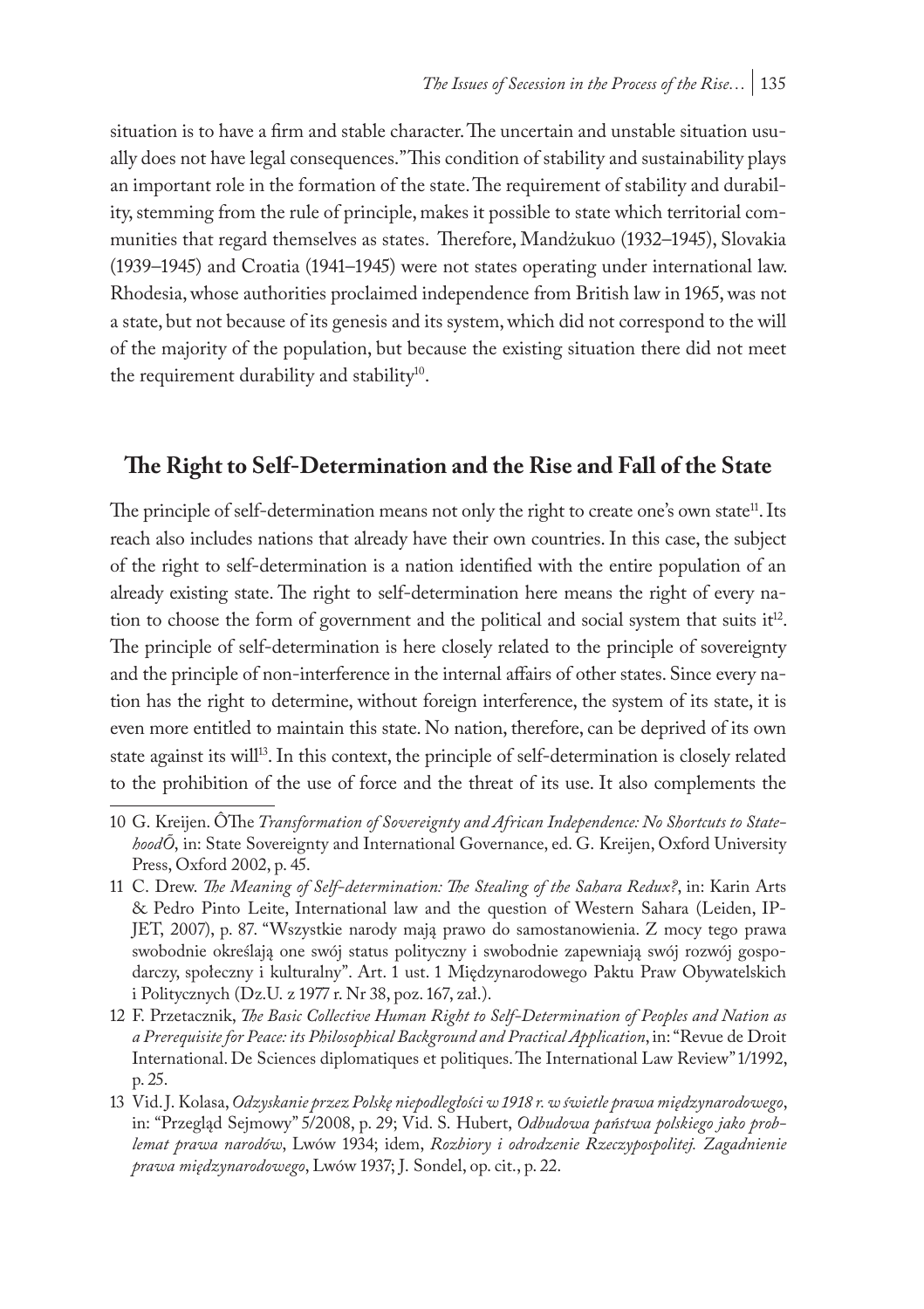fundamental right of the state to exist. The right to self-determination also implies that every nation can renounce its own statehood, either by establishing with a new nation or nations a new state (the unification of states) or by joining another state (incorporation).

If, however, there are circumstances that raise doubts as to the voluntary nature of such an act, it can be assumed that the right to self-determination implies the presumption of the continued existence of the state even after its collapse. It seems that such a presumption is a fundamental consequence of the right to self-determination considered in connection with the problems of the state's collapse. This presumption now serves to reinforce the general presumption of the continuity of the state that derives from international law. The right of every nation to form its own state was formulated as a political postulate. According to W.I. Lenin "... through self-determination of nations is understood as their state detachment from the national teams, it means the creation of a self-contained nation-state." Lenin's concept of the right to self-determination, as opposed to the Western (Wilsonian) concept of the right to self-determination, did not include colonial lands, excluding the provinces of the Ottoman Empire, if they were considered as "colonial areas"14. In any case – as L. Dembiński states – "irrespective of various theoretical interpretations of the Wilsonian and Leninist concept of the principle of self-determination, their political application was almost entirely restricted to the European peoples who had never had, or were deprived of, independent existence"<sup>15</sup>. In the interwar period, the principle of self-determination was the only political principle, but it played a significant role as the only basis for shaping the international order. The right to self-determination was elevated to the rank of a principle of international law only with the entry into force of the United Nations Charter. However, the provisions of the UN Charter are very general in this respect (Articles 1 and 55). The development of the principle of self-determination took place in the resolutions of the UN General Assembly. Resolution 637 A / VII concerning the right of peoples and people for self-determination and the declaration on granting independence to colonial countries and peoples (res  $1514 / XV$ ) should be mentioned here<sup>16</sup>. In a broader context, the principle of self-determination has been defined in the declaration of the international rules regarding friendly relations and the cooperation of states in accordance

<sup>14</sup> W. I. Lenin: *O prawie narodów do samostanowienia*, in: *Dzieła wybrane*, Warszawa 1949, t. 1, p. 70.

<sup>15</sup> L. Dembiński: *Samostanowienie w prawie i praktyce ONZ,* Warszawa 1969, p. 20.

<sup>16</sup> At the opposite extreme, however, the right of peoples to self-determination was invoked as the basis for the intervention of the organized international community. The UN Charter begins with the words, "We, the peoples…" and the right of self-determination, based on the UN Charter, has emerged as a fundamental principle of modern international law. In an opinion on Namibia, given in 1970 in relation to the illegal presence of South Africa in the territory concerned, the International Court of Justice had already declared that "the injured entity is a people which must look to the international community for assistance" Legal Consequences for States of the Continued Presence of South Africa in Namibia [South West Africa ] Notwithstanding Security Council Resolution 276, Advisory Opinion, I.C.J. Reports 1971, p. 56.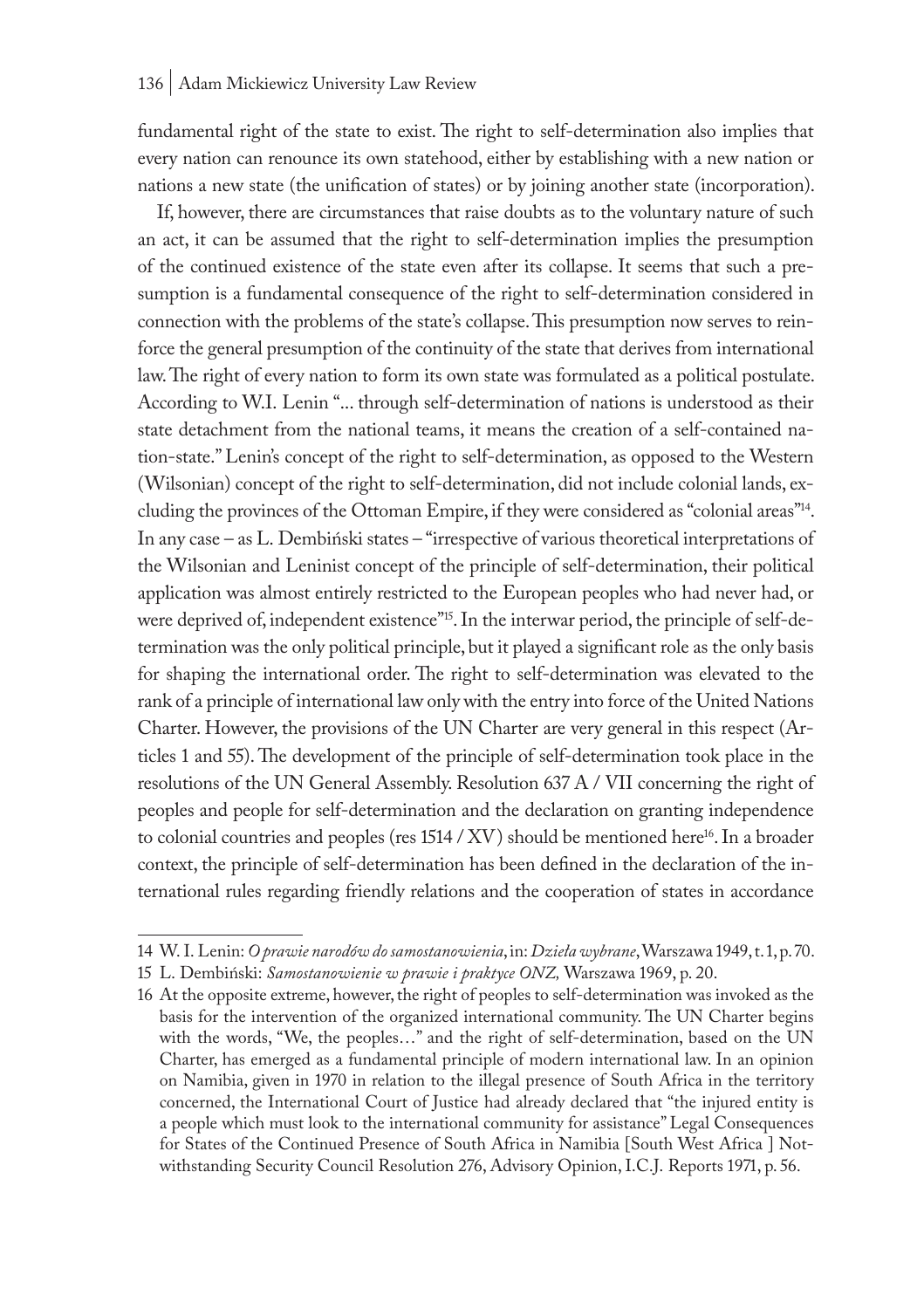with the UN Charter (Resolution 2625 / XXV). In a special context, the right to selfdetermination is dealt with by the UN General Assembly resolution on the definition of aggression (Res. 3314 / XXIX). Naturally, Art. 1 of both UN Covenants on Human Rights establishes the right to self-determination for "all peoples". In UN practice, there is a special relationship between the right of peoples to self-determination and decolonization. In Resolution 637 / A / VII, the General Assembly recommended that "States member of the United Nations recognize and support the implementation of the right to self-rule nations that are under their administration and facilitate the exercise of this right for nations in such areas, in accordance with the principles and spirit of the United Nations Charter, in each area and in accordance with the free will of the nations concerned." Resolution 1514 / XV /, calling for independence for countries and peoples, clearly highlights this relationship. Similar conclusions can be drawn from the content of other UN resolutions. The connection between the right of peoples to self-determination and decolonization was also emphasized in doctrine. L. Dembiński states that from the Second World War "the problem of self-management was closely related to the problem of the colony, and so much that it was impossible to separate them separately." A similar opinion is expressed by H. Bokor-Szegó when he writes that nowadays a typical form of applying the right to self-determination is the separation of a territory dependent on the colonial power and the creation of its own non-independent state. International community has recognized that people of dependent areas has the right to independence, what it confirmed by the practice on the United Nations, its States and the views of scholars.

## **Secession as a Form of Insurrection and Collapse of the State**

Does the right to self-determination also mean the right of orthers than colonial peoples to independence? Does the right to self-determination include the so-called right to secession17? This issue is contentious. In addition to the view that "the introduction of selfdetermination into international law necessarily entails the recognition of the right to secession", one can find the opinions of authors who deny the existence of such a right or at least doubt its existence<sup>18</sup>. Considering this problem, it must be claimed that existence or non-existence can only be inferred from the practice of the post-World War II period. Since before that the right to self-determination was only a political and moral prin-

<sup>17</sup> G. Abi-Saab, *Conclusion*, in: *Secession : A Contemporary International Law Perspective*, dir. M. Kohen, Cambridge University Press, 2006, p. 470; W. Czapliński, *Samostanowienie-secesja-uznanie (uwagi na tle inkorporacja Krymu do Federacji Rosyjskiej*, [w:] *Państwo i teryritorium w prawie międzynarodowym*, eds. J. Menkes, E. Cała-Wacinkiewicz, Warszawa 2015, pp. 245–246.

<sup>18</sup> S. Kaur, *Self-Determination in International Law*, in: "Indian Journal of International Law" 1970, vol. 10, p. 493; R. Emerson, *Self-Determination*, in: "American Journal of International Law" 1971, vol. 65, p. 464; M. Shaw, *International Law*, Cambridge University Press, Cambridge 2003.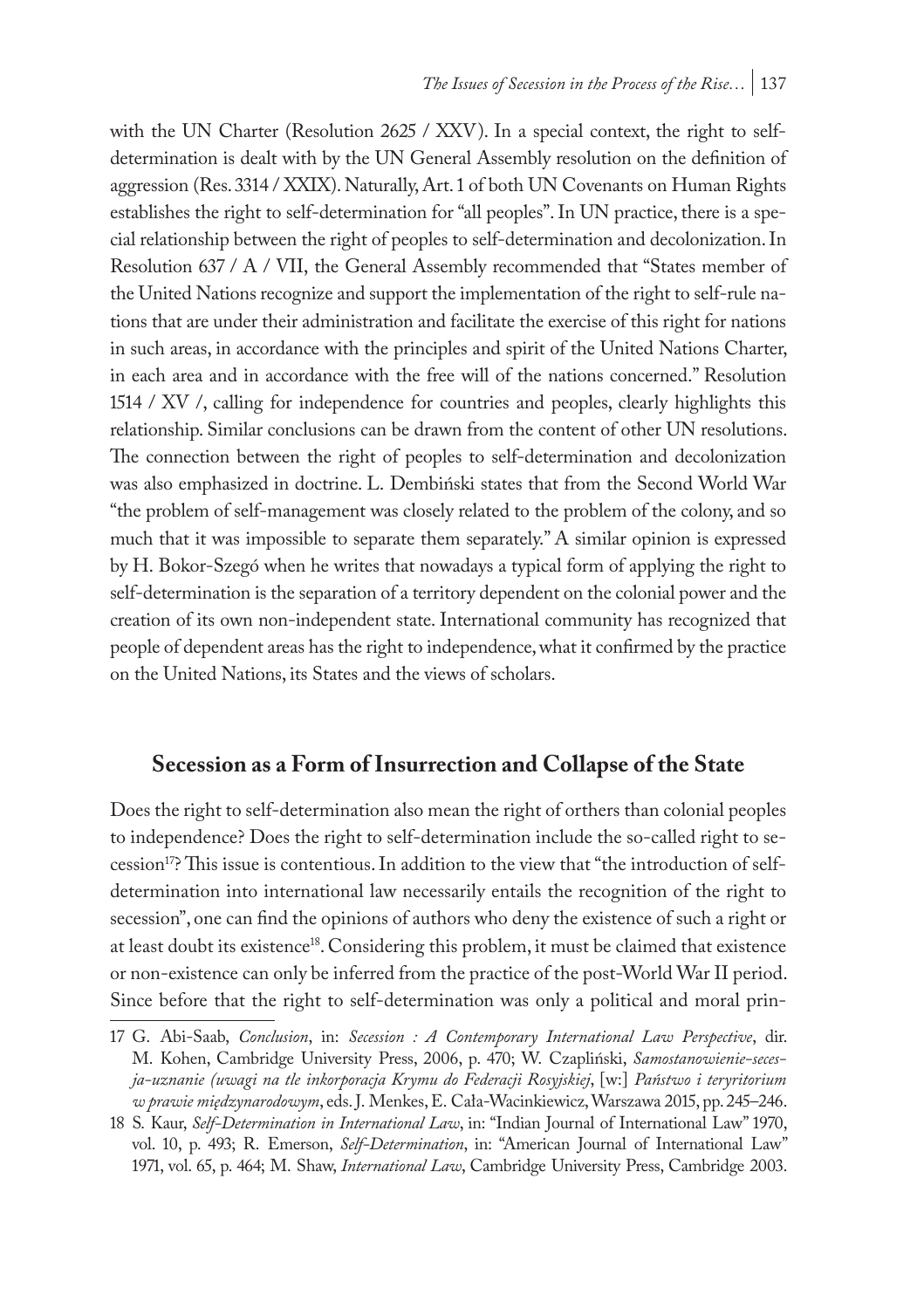ciple, from the fact that with the independence of some European nations after the First World War the right to self-determination was invoked, no conclusions can be drawn about the "right to secession". By secession, we mean the separation of an integral part of the state territory. Most countries ceased to treat independence in the colonial areas at the time when self-determination became the rule of international law as secession. According to the prevailing view, the area is not self-governing is not an integral part of the metropolitan territory. The United Nations Declaration in Resolution 2625 / XXV states that the territory of a colony or other non-dependent area has, by virtue of the UN Charter, a status which is distinct and different from the territory administering it, while such separate and different status under the Charter should exist until such time as the people of the colony or non-dependent area will exercise their right to self-determination in accordance with the Charter, in particular with its aims and principles<sup>19</sup>. For this reason – as L. Antonowicz notes – *the issue of the independence of colonial territories differs from the issue of secession of other types of territories*<sup>20</sup>. In the course of the codification work on the secession of states in relation to the treaties, the International Law Commission clearly opposed the independence of the colonies in the UN period, the former cases of independence by the colonies, and so in the period when they were considered "as being in the full sense, the territories of the colonial power."

The right of the colonial peoples to independence is, therefore, an issue different from the "right to secession", i.e. on the basis of the right of these peoples to independence, one can not infer the right to secession to exist. Based on the current practice of states and international organizations (e.g. the negative position of the United Nations and the Organization of African Unity with regard to the movements of secession in Katanga and Biafra) the thesis can be put forward that international law does not acknowledge the right to secession, because – in the light of this practice – it does not stem from the principle of self-determination of the state. The principle of international law: the "right to secession", as the right of a specific nation or people inhabiting an integral part of the state (and a territorially constituent minority in it) to separate from it and create its own state, would be – in the light of understood practice – only a political principle. This is, of course, the transformation of the future "right to secession" into a legal principle. The above thesis is not the only possible interpretation of the principle of self-determination. In any case, it must be emphasized at this point that the statement that international law does not acknowledge the "right to secession" cannot lead to the conclusion that it is forbidden. In particular, the principle of territorial integrity does not prohibit secession, as this applies to relations between states, not relations between a state and a population of territories within its territory. But secession violates the principles of territorial

<sup>19</sup> Vid. J. Symonides, op. cit., p. 178–179; W. Multan, J. Symonides, op. cit., pp. 50–51.

<sup>20</sup> L. Antonowicz: *Likwidacja kolonializmu ze stanowiska prawa międzynarodowego*, Warszawa 1964, pp. 131–132.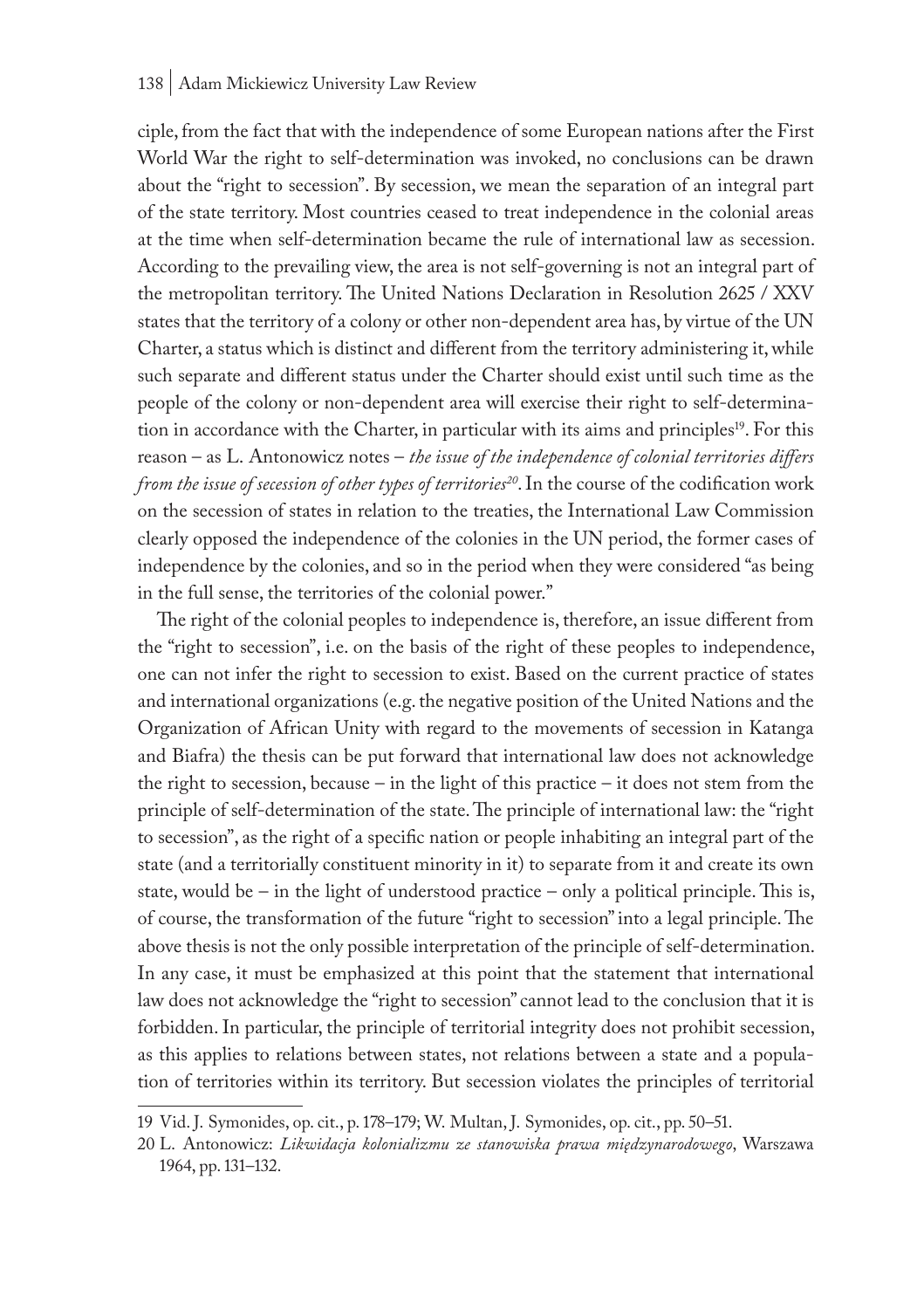integrity. Due to the fact that UN practice limited the application of the right to self-determination to colonial peoples, the establishment of a state in the former colonial area puts them in a situation which in the light of UN law is more advantageous than that of the situation of astate resulting from secession. However, the right to self-determination itself does not create any state, neither does the state create a legal act of another state or states. The state always arises from its own power (chapter III). Therefore, the right to self-determination matters only to the genesis of the state.

#### **Conclusion**

In the end, it must be emphasized that if international law "does not prohibit" secession, this does not mean that it refers back to the state and secessionist group. The right of sel – determination remains hostile to secession. Establishing a presumption against the effectiveness of secession and in favor of the territorial integrity of the pre-existing State. Effectivities thus often have a greater role to play in terms of acquiescence, or rather the resignation of the pre-existing State (which, compelled by the force of facts, realizes that it no longer really has a choice and abandons its attempts at recovery), than that of the "automatic" birth of a new state.

The myth of the "absolute neutrality" of the law, advocated by the theory of effectiveness, does not, therefore, seem to correspond exactly to reality. Relying on, inter alia, the resolutions and declarations of the Security Council concerning secessionist crises in Bosnia, Croatia, Georgia, Moldova, Azerbaijan etc., some writers have even wondered if some emerging trends indicate a prohibition on secession and the legalization of repression. Perhaps the argument would be stronger if the case of Kosovo did not weaken it not so much, which is a real "anomaly" within the system and could constitute a very dangerous precedent, as evidenced by the numerous references to the possible independence of Kosovo by various independence movements or other actors.

#### **Literature**

Klafkowski A., *Prawo międzynarodowe publiczne*, Warszawa 1971.

Boutros Boutros Ghali, Building Peace and Development 1994 – Annual Report on the Work of the Organization, New York, 1994, p. 147.

Berezowski C., *Powstanie państwa polskiego w* świetle prawa mię*dzynarodowego*, Warszawa 1934.

Drew C., *The Meaning of Self-determination: The Stealing of the Sahara Redux?*, Karin Arts & Pedro Pinto Leite, International law and the question of Western Sahara (Leiden, IPJET, 2007).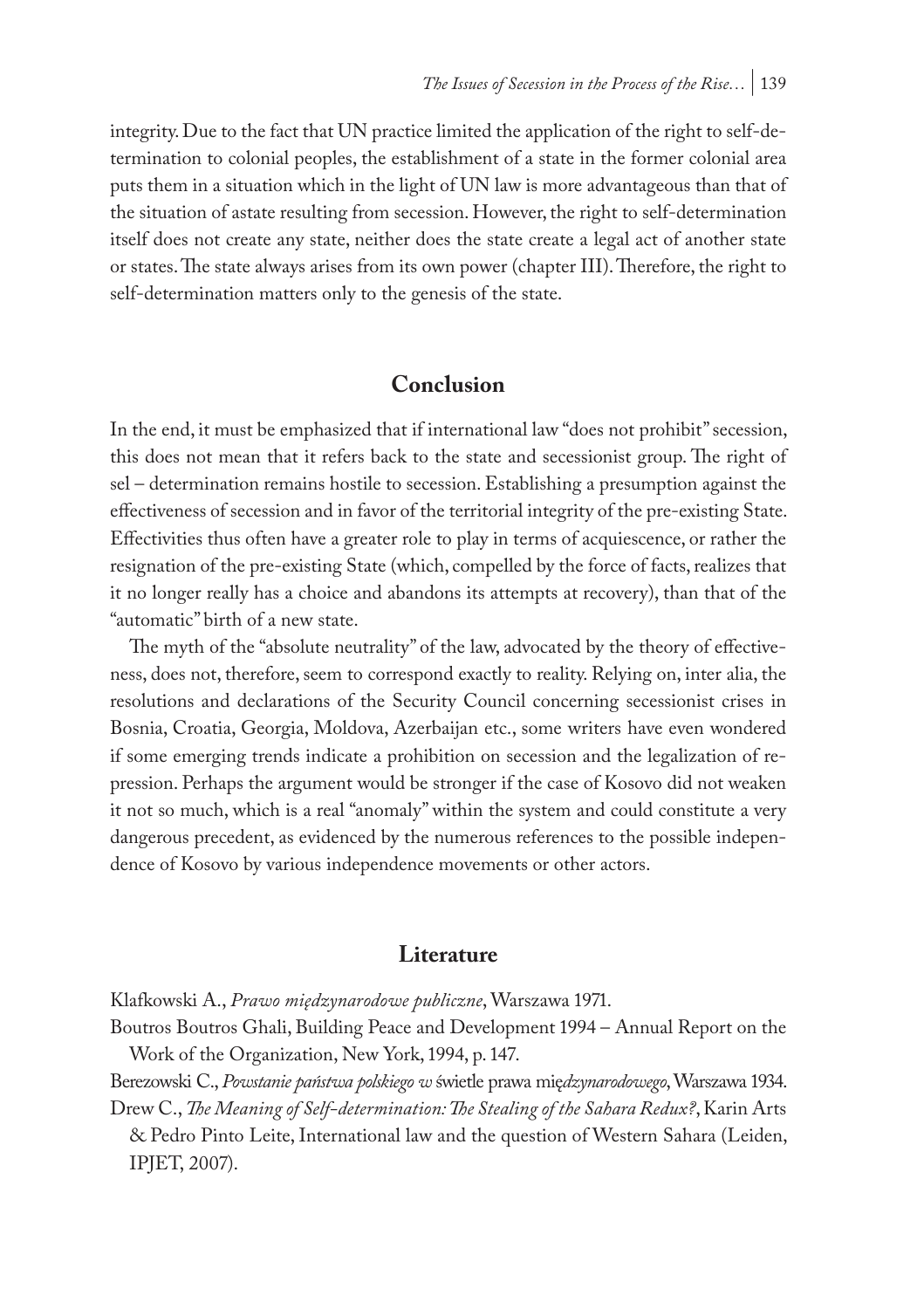- Schreuer C., *The waning of the sovereign State: Towards a new paradigm for international law?*, "European Journal of International Law" 1993.
- Dynia E., *Uzananie państwa w prawie międzynarodowym*, Rzeszów 2017.
- Abi-Saab G., *Conclusion*, *Secession: A Contemporary International Law Perspective*, dir. M. Kohen, Cambridge University Press, 2006.
- Kreijen G., *The Transformation of Sovereignty and African Independence: No Shortcuts to Statehood*, *State Sovereignty and International Governance*, ed. G. Kreijen, Oxford University Press, Oxford 2002.
- Kelsen H., *Principles of International Law*, New York 1959.
- Brownlie I., *System of the Law of Nations: State Responsibility*, part 1, Oxford 1983.
- Crawford J., *The Creation of States in International Law*, Oxford University Press, 2nd ed., Oxford 2006.
- Kolasa J., *Odzyskanie przez Polskę niepodległości w 1918 r. w świetle prawa międzynarodowego*, "Przegląd Sejmowy" 5/2008.
- Sondel J., *'Ius postliminii', jako podstawa uznania ciągłości I i II oraz II i III Rzeczypospolitej*, *Na szlakach Niepodległej. Polska myśl polityczna i prawna w latach 1918–1939*, ed. M. Marszał, M. Sadowski, Wrocław 2009.
- Symonides J., Terytorium państwowe w świetle zasady efektywności, Toruń 1971.
- Multan W., Symonides J., *Powstanie Ludowej Republiki Bengalii niektóre aspekty prawnomiędzynarodowe*, "Sprawy Międzynarodowe" 1972, no. 6.
- Tyranowski J., *Sukcesja rządów a identyczność państwa (Zagadnienia teoretyczne)*, "Państwo i Prawo" 1980, no. 4.
- Antonowicz L., *Powstanie i upadek państw, jako podmiotów prawa Międzynarodowego*, "Sprawy Międzynarodowe", 1968, no. 2.
- Idem, *Likwidacja kolonializmu ze stanowiska prawa międzynarodowego*, Warszawa 1964.
- Dembiński L., *Samostanowienie w prawie i praktyce ONZ*, Warszawa 1969.
- Herdegen M., *Der Wegfall effektiver Staatsgewalt im Völkerrecht: "The Failed State"*, "Berichte der Deutschen Gesellschaft für Völkerrecht", vol. 34, Heidelberg 1996.
- Shaw M., *International Law*, Cambridge University Press, Cambridge 2003.
- Kwiecień R., *Status prawny i rola państw w społeczności międzynarodowej a podmiotowe granice prawa międzynarodowego*, *Państwo i terytorium w prawie międzynarodowym*, eds. J. Menkes, E. Cała-Wacinkiewicz, Warszaw 2015.
- Kaur S., *Self-Determination in International Law*, "Indian Journal of International Law" 1970, vol. 10.
- Emerson R., *Self-Determination*, "American Journal of International Law" 1971, vol. 65.
- Hubert S., *Odbudowa państwa polskiego, jako problemat prawa narodów*, Lwów 1934.
- United Nations Legislative Series. Materials on Succession of States, New York 1967.
- Grant T., *The Recognition of States: Law and Practice in Debate and Evolution*, Greenwood Publishing Group, Westport 1999.